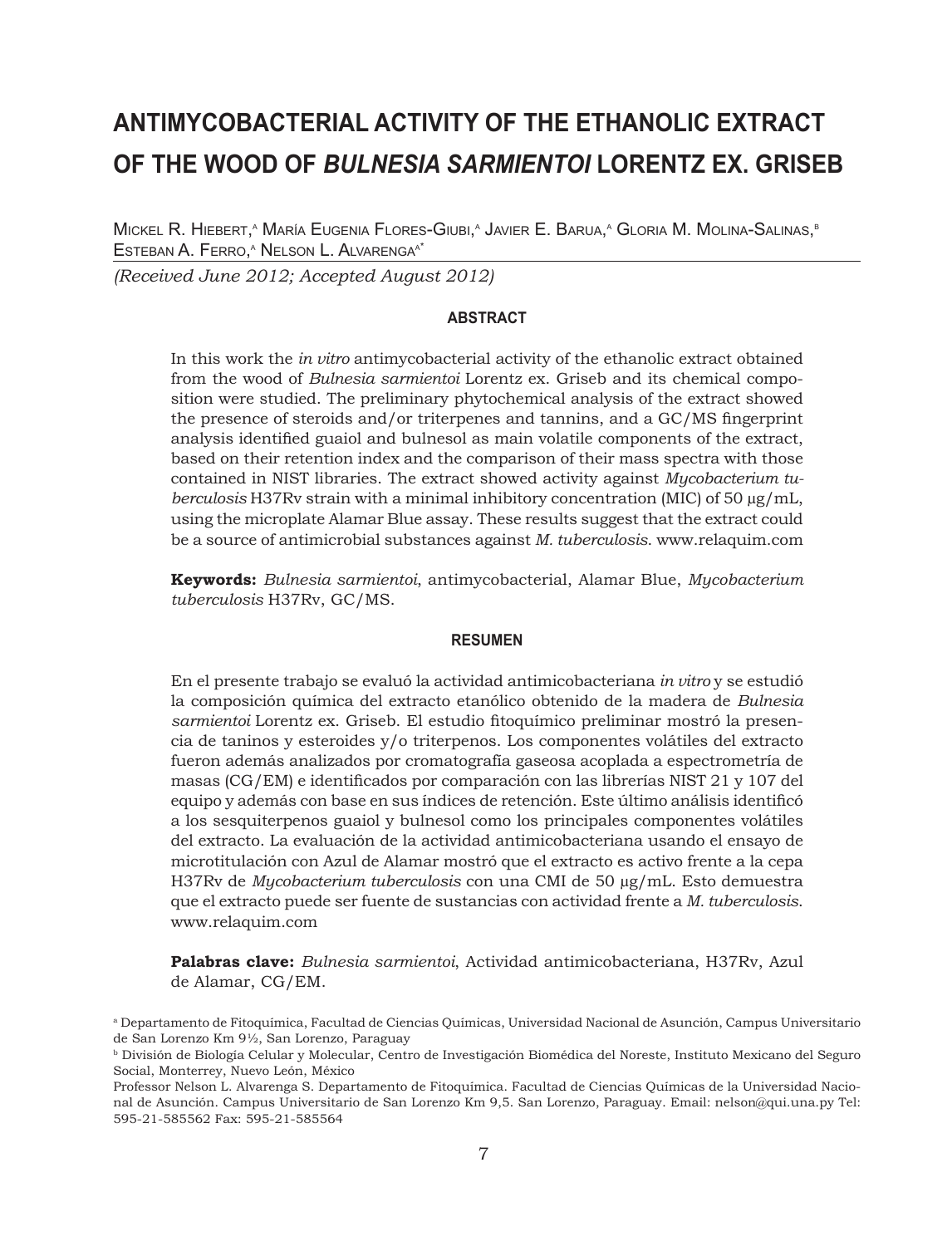# **INTRODUCTION**

Tuberculosis is a disease that causes a high mortality every year. According to WHO, 1.1 million people died from TB in 2010 among HIV negative cases, and an additional 0.35 million deaths (range, 0.32 million–0.39 million) among people who were HIV-positive were registered. In the same year there were estimated 8.8 million incident cases of TB globally. Additionally, the number of cases of multi-drug resistant tuberculosis (MDR-TB) was 440,000 in 2008 and by July 2010, 58 countries and territories had reported at least one case of extensively drug-resistant tuberculosis (XDR-TB) (WHO, 2011).

According to these data, strong efforts should be directed to find new antimycobacterial drugs, taking into account that MDR-TB and XDR-TB represent serious threats to the world's population health. The need of new leads for such drugs, sustain to consider natural products from plants as sources of antitubercular therapeutically useful substances (Garcia *et al.*, 2012).

*Bulnesia sarmientoi* Lorentz ex. Griseb (Zygophyllaceae) is an endemic tree of the Gran Chaco area that comprises parts of Paraguay, Argentina, and Bolivia. Its wood is greatly appreciated due to its resistance to insect attack and hardness. The essential oil, which is commercially obtained, is mainly used in perfumery and cosmetic industries. The plant has also an important medicinal use by the local population. The essential oil and the bark are used topically as wound healing agents (Mereles & Degen, 1997; Arenas, 1998) and as insect repellent (Martinez & Barboza, 2010). The leaves decoction is indicated for the treatment of tuberculosis (Filipov, 1997). It is also used for the treatment of rheumatism and nervous system disorders (Amat & Yajía, 1991).

Nevertheless, only few studies have focused on the biological activity of the extracts and components of the plant. The

methanol extract of the bark showed *in vitro*  bactericidal activity against *Staphylococcus aureus*, *Escherichia coli*, *Salmonella typhimurium*, *Pseudomonas aeruginosa*, *Klebsiella pneumoniae* and *Enterococcus faecalis* (Salvat *et al.,* 2004). The main components of the essential oil also showed moderate antifungal and insecticidal activities (Rodilla *et al*, 2011). Anticancer activity and apoptotic effects were also described for the aqueous extract of the plant (Mollah *et al.*, 2009).

Little is also known about the chemical constituents of the plant. The essential oil composition was studied (Leung *et al.*, 1996; Retamar, 1988; Rodilla *et al*., 2011) and saponins were isolated from the seeds (Williams *et al.*, 1984). From an aqueous extract, catechins were identified as the main components (Mollah *et al.*, 2009).

The objectives of the present work were to evaluate the *in vitro* antimycobacterial activity of the ethanolic extract obtained from the wood of *B. sarmientoi*, and to perform preliminary phytochemical analysis and fingerprint characterization of volatile components by GC/MS, in order to improve the knowledge about the chemical composition of the plant and to explore its potential as a source of new drugs against *M. tuberculosis*.

The election of the GC/MS technique was supported by the fact that the extract was obtained from the wood of *B. sarmientoi*, which possesses a high content of volatile compounds, and the antimicrobial activity of the essential oil is well known, and its components could confer that activity to the extract.

## **MATERIALS AND METHODS**

#### **Plant material**

*Bulnesia sarmientoi* wood was collected in Colonia Fernheim, Chaco, Paraguay, at 220 34' 53' 2" S, 590 58' 09,4" W. The samples were collected and identified by Mr.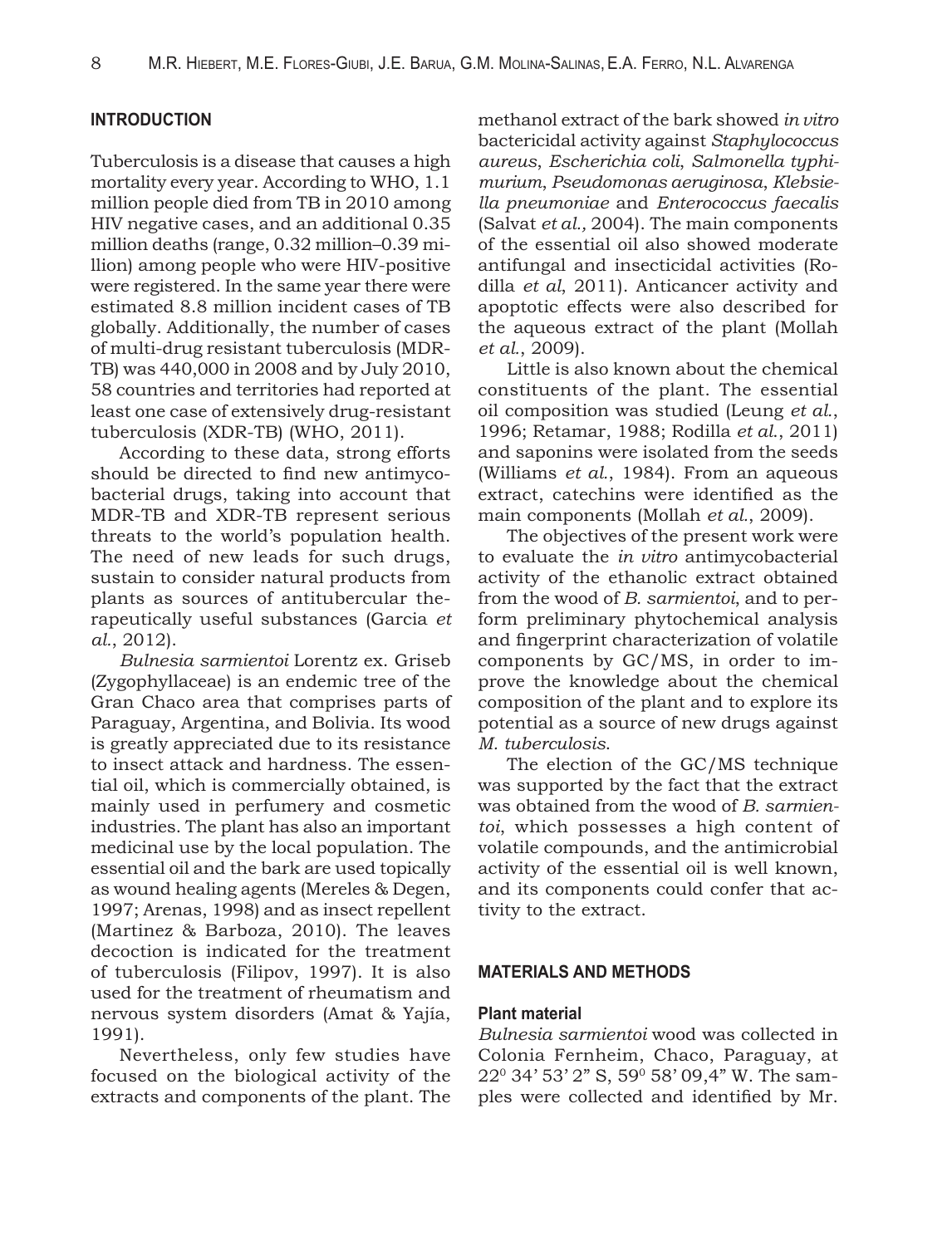Christian Vogt (Departamento de Botánica, Facultad de Ciencias Químicas, Universidad Nacional de Asunción, Paraguay), and a voucher specimen was deposited in the Herbarium FCQ of the Facultad de Ciencias Químicas – Universidad Nacional de Asunción (C. Vogt 1294). The collector is authorized by the Secretaría Nacional del Ambiente (SEAM) of Paraguay for collection of plant material for scientific purposes.

#### **Extract preparation**

1.2 kg of triturated wood was macerated in 95% ethanol for 24 hours at room temperature. The process was repeated two more times. The solvent was removed using a vacuum rotary evaporator at 40 ºC, resulting 428.6 g of extract, which corresponds to a yield of 35.7%.

#### **Preliminary phytochemical analysis**

The chemical analysis was performed using the method of Sanabria-Galindo (1983). In brief, the ethanolic extract was submitted to a series of colour and/or precipitation reactions besides thin layer chromatography (TLC) procedures, in order to identify groups of secondary metabolites. The process allows the characterization of alkaloids, flavonoids, tannins, naphtoquinones and/or antraquinones, saponins, steroids and/or triterpenes. The reagents and solvents used were from Merck KGaA, Darmstadt, Germany and Fisher Scientific, New Jersey, USA. Silica gel 60 TLC plates were from Sigma Aldrich ChemieGmBH, Steinheim, Germany.

#### **GC/MS fingerprint**

The chromatographic analysis was performed on a Shimadzu QP-5050A gas chromatograph – mass spectrometer. The extract was dissolved in methanol, to obtain a concentration of 1 mg/mL. To 900 µL of this solution, a 100 µL aliquot of the alkane standard solution  $C_8$ - $C_2$  (Sigma-Aldrich, Buchs, Switzerland) was added to determine the retention index of the compounds. 1 µL of the final solution was injected into the gas chromatograph.

The chromatography conditions were as follows: column Zebron ZB-1 30 m × 0.25 mm id  $\times$  0.25 µm d<sub>s</sub> (Phenomenex, Torrance, CA). Helium gas at 35 cm/sec was employed as carrier. Injection mode split 1:9. Injector temperature 240 °C. Interface temperature 280 °C. Oven program: initial 35 °C, then 180°C at 4 °C per minute, then 280 °C at 20 °C per minute, holding the final temperature for 3.75 min.

For identification, the mass spectra of the peaks were compared with those of both, NIST 107 and NIST 21 libraries available at the equipment. Besides that, the retention indexes (RI) of the compounds were compared with those existing in the literature (NIST, 2005).

## **Antimycobacterial activity**

*Mycobacterium tuberculosis* H37Rv (ATCC 27294) was employed in the bioassays of the present study. The strain is sensitive to the five first-line TB drugs (isoniazid, rifampicin, streptomycin, ethambutol and pyrazinamide).

The activity of the extract against the microorganism was tested using the microplate Alamar Blue assay modified by Molina-Salinas (2006). *M. tuberculosis* was cultured in Middlebrook 7H9 broth (Becton Dickinson, Sparks, MD) supplemented with 0.2% glycerol (Sigma Chemical Co., St. Louis, MO) and 10% OADC (oleic acid-albumin-dextrose-catalase; Becton Dickinson) until logarithmic growth phase was reached. Each culture was mixed with a sufficient volume of sterile supplemented Middlebrook 7H9 broth to achieve a turbidity equivalent to McFarland's No.1 standard. To obtain the test inoculum, this suspension was further diluted 1:50 with the same culture medium to approximately  $6 \times 10^6$  colony-forming units (CFU)/mL, immediately before use.

All tests were carried out in sterile flatbottomed 96-well microplates with low-evaporation polystyrene lids (Costar Corning,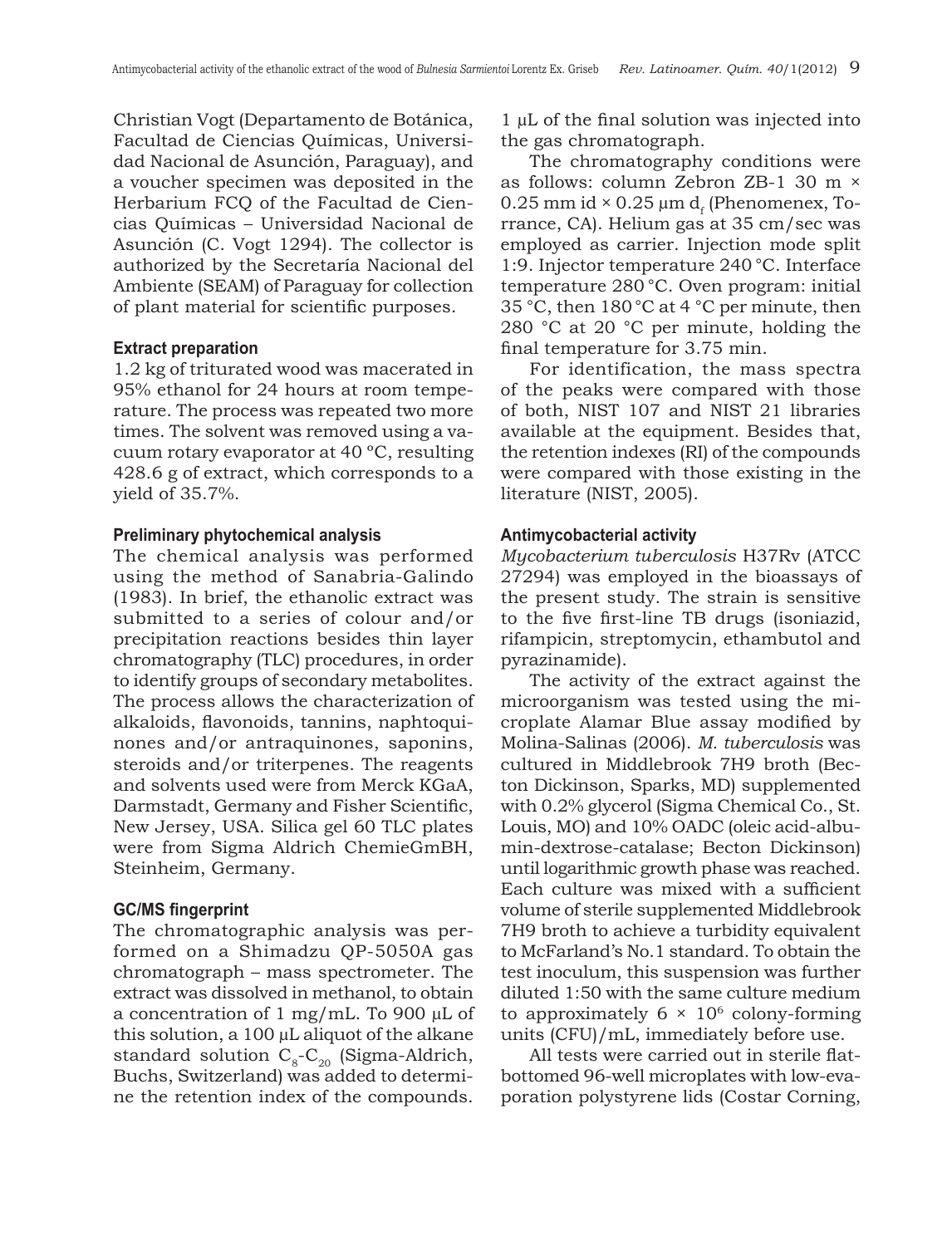| Compound                            | <b>Test or Reagent</b> | <b>Result</b> |
|-------------------------------------|------------------------|---------------|
| Alkaloids                           | Dragendorff            |               |
|                                     | Mayer                  |               |
|                                     | Valser                 |               |
|                                     | Ammonium reineckate    |               |
| Flavonoids                          | Shinoda                |               |
|                                     | HC1 10%                |               |
| Naphtoquinones and/or antraquinones | Bornträger - Kraus     |               |
| Tannins                             | FeCl <sub>3</sub>      | ٠             |
| Saponins                            | Foam test              |               |
| Steroids and/or triterpenes         | <b>TLC</b>             | ٠             |
|                                     | Liebermann - Burchard  | ٠             |

**Table 1.** Preliminary phytochemical analysis of the extract from the wood of *Bulnesia sarmientoi.*

(+): present; (–): absent

New York, NY). The samples were dissolved in DMSO (Sigma) and then diluted with Middlebrook 7H9 broth supplemented with OADC. The working plant extract (100 µL) was poured in the first well of a row, from which two-fold dilution series were made with Middlebrook 7H9 broth. The final concentrations of the extract range from 12.5 to 100 µg/mL. All assays were done in triplicate, and the results were expressed as minimal inhibitory concentration (MIC). In all cases, the solvent concentration was at subtoxic level for the bacterial strain. The TB drug rifampicin was used as positive control at concentrations from 0.06 to 2 µg/ mL, and DMSO as negative control.

# **RESULTS AND DISCUSSION**

The chemical preliminary characterization of the wood ethanol extract of *B. sarmientoi*  detected the presence of triterpenes and/or steroids and tannins. No alkaloids or flavonoids were detected in the crude extract. The results of preliminary phytochemical analysis are summarized in table 1.

The GC/MS analysis of the extract allowed identifying the sesquiterpenes guaiol and bulnesol as principal volatile

components of the extract. The most abundant volatile components identified are summarized in table 2.

**Table 2.** Main volatile components of the ethanolic extract of *Bulnesia sarmientoi.*

| Compound            | RI   | Yield $(\%)$ |
|---------------------|------|--------------|
| $\alpha$ -Bulnesene | 1494 | 0.26         |
| Hedycaryol          | 1530 | 1.02         |
| Guaiol              | 1581 | 27.30        |
| Carotol             | 1592 | 2.99         |
| $\gamma$ -Eudesmol  | 1613 | 1.63         |
| $\alpha$ -Eudesmol  | 1622 | 0.22         |
| 7-epi-a-eudesmol    | 1631 | 3.53         |
| <b>Bulnesol</b>     | 1653 | 45.00        |

RI: retention index

The main volatile components have also been reported for the essential oil and it is no surprising to find them in the extract obtained from the wood of *B. sarmientoi*. Other minor components are in agreement with those reported in the literature for the essential oil (Rodilla *et al.*, 2011), except hanamyol that was not detected among the volatile compounds of the wood ethanol extract.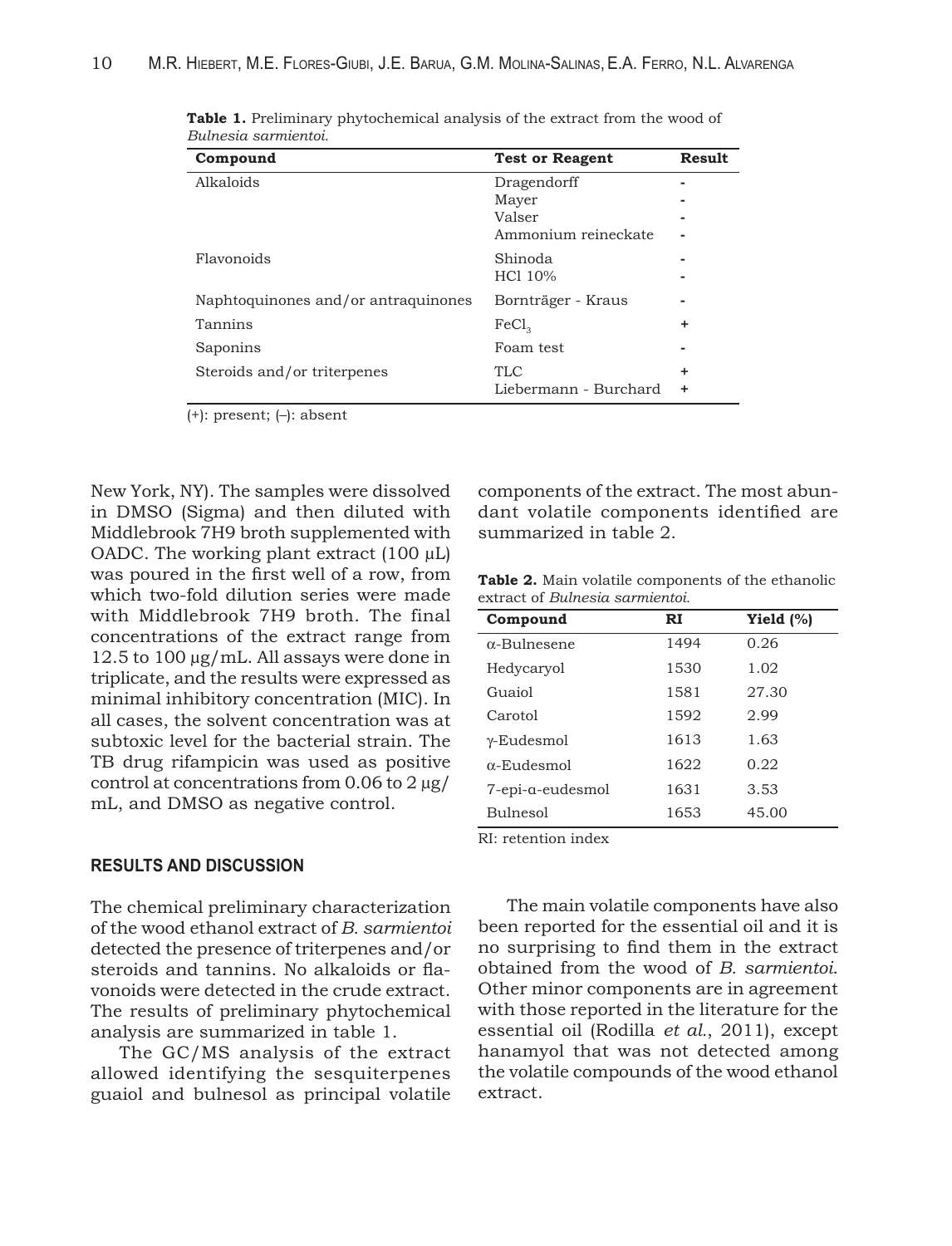| Sample              | MIC $(\mu g/mL)$ on<br>M. tuberculosis H37Rv | <b>Assayed concentrations</b><br>$(\mu$ g/mL) |
|---------------------|----------------------------------------------|-----------------------------------------------|
| Bulnesia sarmientoi | 50                                           | 100, 50, 25, 12.5                             |
| Rifampicin          | 0.06                                         | 2, 1, 0.50, 0.25, 0.12, 0.06                  |

**Table 3***. In vitro* antituberculosis activity

Concerning the biological assay performed with the extract, it showed activity against *M. tuberculosis* with a MIC of 50 µg/mL, using the Alamar Blue microplate assay. The results of the biological assay are summarized in table 3.

This fact demonstrates that some components of the extract have antimycobacterial activity. Although the MIC value is far from the reference drug rifampicin (0.062 µg/mL), used as positive control, should be noted that the extract is a mixture of various components and is reasonable to think that the activity is due only to some of them. Taking into account that only tannins and terpenes were detected in the extract, these compounds may be responsible for the observed effect against *M. tuberculosis*. Many triterpenoids have shown antimycobacterial activity (Copp, 2003; Copp & Pearce, 2007; Saleem *et al.,* 2010), and also, the volatile substances present in the extract (sesquiterpenes) could be responsible for it. Tannins also have antimicrobial activity and can as well act improving the effect of other antimicrobial substances (Akiyama *et al*., 2001). Considering that the microorganism assayed is sensitive to the drugs used clinically, the next step in this work will be the evaluation of the extract against resistant strains of *M. tuberculosis*. In addition, the isolation of individual compounds is necessary to evaluate if the activity observed is due to some of them or due to the extract as a whole.

# **CONCLUSIONS**

The extract from the wood of *B. sarmientoi* showed antimycobacterial activity against the H37Rv strain of *M. tuberculosis*. This fact confirms that compounds with that activity are present in the extract. Further studies should be performed in order to separate the individual compounds and test them against the same strain and other resistant strains to the drugs used for the treatment of the disease.

# **ACKNOWLEDGMENTS**

The authors thanks to the authorities of the Facultad de Ciencias Químicas and the Universidad Nacional de Asunción for the financial support for this work.

GMMS wish to thank the Instituto Mexicano del Seguro Social for financial support, which allowed the development of the bioassay for *in vitro* antimycobacterial activity used in this collaborative work.

Authors also want to thank Mr. Christian Vogt for the collection and identification of the plant material.

# **REFERENCES**

Akiyama, H., Fujii, K, Yamazaki O, Oono T, Iwatsuki K. (2001) Antibacterial action of several tannins against *Staphylococcus aureus*. *Journal of Antimicrobial Chemotheraphy* **4**: 487-491 Amat, A., Yajía, M. (1991) Plantas medicinales y etnofarmacología de la provincia de Misiones. *Acta Farmacéutica Bonaerense* **10**: 153-159